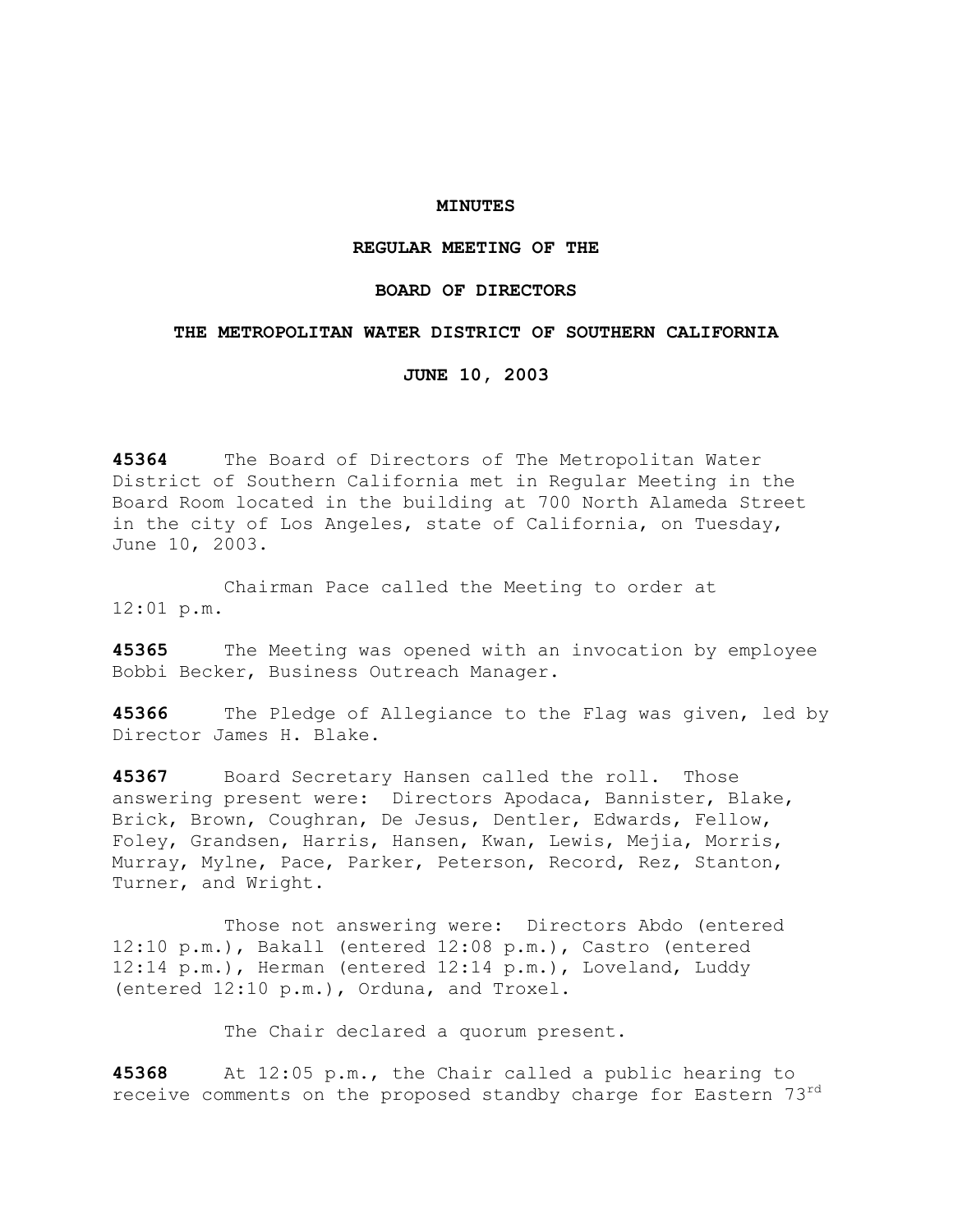and 74<sup>th</sup> Fringe Areas Annexations to Eastern Municipal Water District.

 No members of the public responded; and after tabulation of the ballots was completed, and with no protests filed, the Chair closed the public hearing at 12:06 p.m.

**45369** Chairman Pace invited members of the public to address the Board on matters within the Board's jurisdiction.

 William Sloan Seelig of Institute of Human Engineering Sciences commented on the appeal from the United Nations for innovative ideas and financing to help two billion people dying from water and sanitation problems.

Director Bakall took his seat at 12:08 p.m.

**45370** There being no objection, the Chair ordered the reading of the Minutes of the Meeting of May 13, 2003, dispensed with, a copy having been mailed to each Director.

 Director Coughran moved, seconded by Director Edwards and carried, approving the foregoing Minutes as mailed.

 Directors Abdo and Luddy took their seats at 12:10 p.m.

**45371** The General Counsel's letter signed June 3, 2003, was presented, transmitting the credentials evidencing the appointment by Central Basin Municipal Water District of Robert Apodaca as one of its representatives on Metropolitan's Board for an indefinite term, replacing Gary A. Morse.

 General Counsel Kightlinger reported the credentials had been examined and found legally sufficient and that the Oath of Office had been administered to Director Apodaca.

 The Chair ordered the credentials, together with the General Counsel's letter, received and filed.

 Following an introduction by David Lizárraga, executive director of The East Los Angeles Community Union, Director Apodaca took his seat as a Director representing Central Basin Municipal Water District.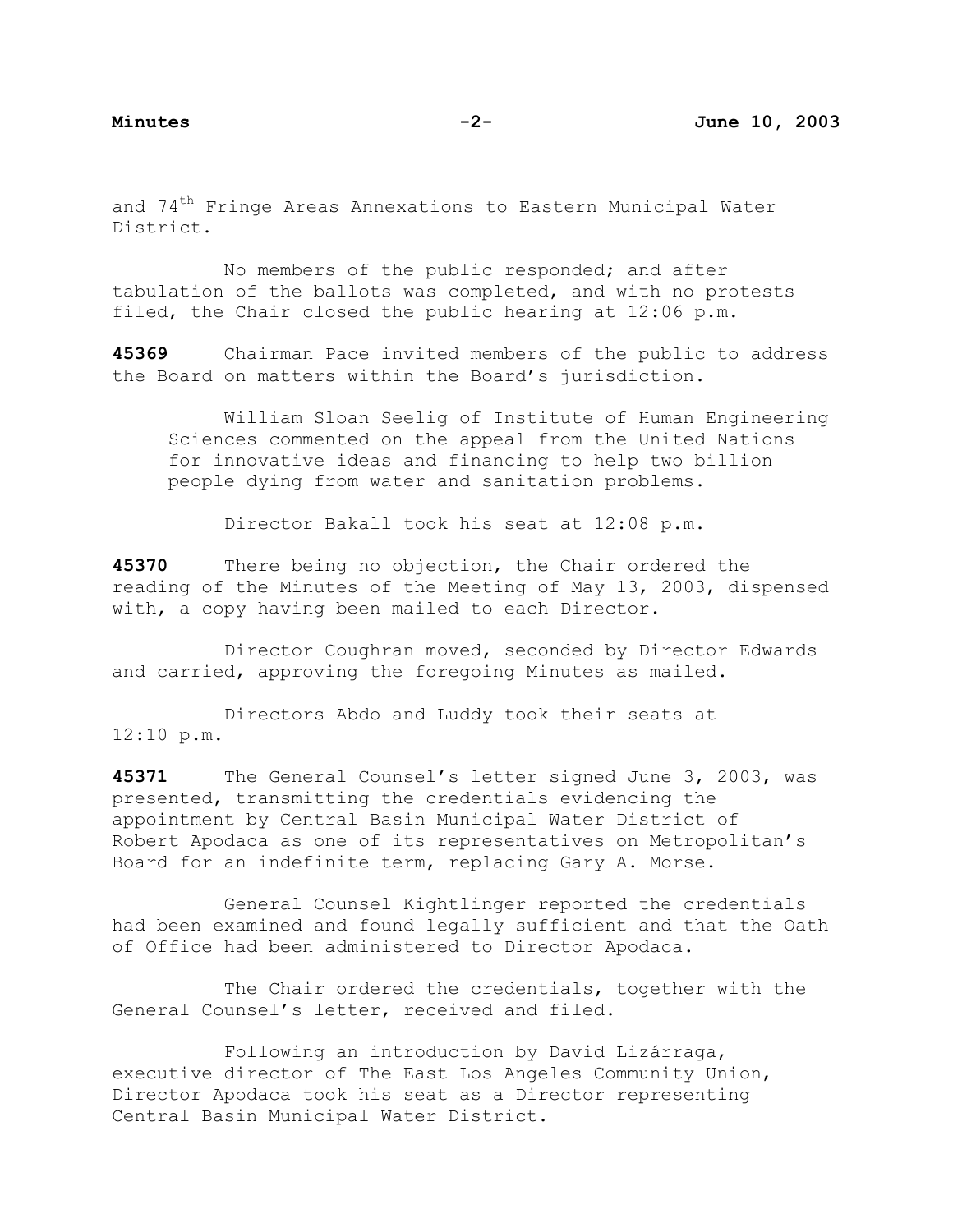Directors Castro and Herman took their seats at 12:14 p.m.

**45372** Chairman Pace announced there were no new committee assignments.

**45373** Chairman Pace reported that on May 16, he was interviewed by Art Levine with *Straight Talk*, a cable program out of Long Beach, to discuss a variety of Metropolitan's water issues. On June 1 Chairman Pace, Director Peterson, and Vice Presidents Man and Quinn met with the board of Contra Costa Water District and their staff to tour the Whitsett Pump Plant at Lake Havasu and Copper Basin. This was an opportunity for Contra Costa to have a first-hand look at one of Metropolitan's facilities and discuss issues involving the Quantification Settlement Agreement (QSA).

 A video was played showing clips of Metropolitan's recent events emphasizing the stewardship of water resources, including the annual Student Water Forum, the Student Water Fair, the winners of the first ever City Makeover contest for the native plant campaign, and the Solar Splash Program.

 Chairman Pace presented awards to Canyon High School of Anaheim and Valley View High School of Moreno Valley, two of the winning teams of Solar Splash, a competition sponsored by Metropolitan and some of the member agencies featuring solar powered boats built by the students. Long Beach Polytechnic High, the second place winner in Solar Splash, was unable to attend the awards presentation due to their final examinations. Chairman Pace recognized the six member agencies that participated with human and financial resources-—Anaheim, Calleguas, Eastern, Long Beach, Three Valleys, and Western. Bonnie Wright, field representative to Congresswoman Mary Bono, also presented awards to the Solar Splash winners.

**45374** Regarding the Colorado River, Bay-Delta and CALFED matters, and the summary of District activities, Chief Executive Officer Gastelum referred to his activity report for May, signed June 5, 2003, which was distributed earlier.

 On Colorado River matters, Chief Executive Officer Gastelum reported that he was invited to speak at Secretary Norton's "Water 2025: Preventing Crises and Conflict in the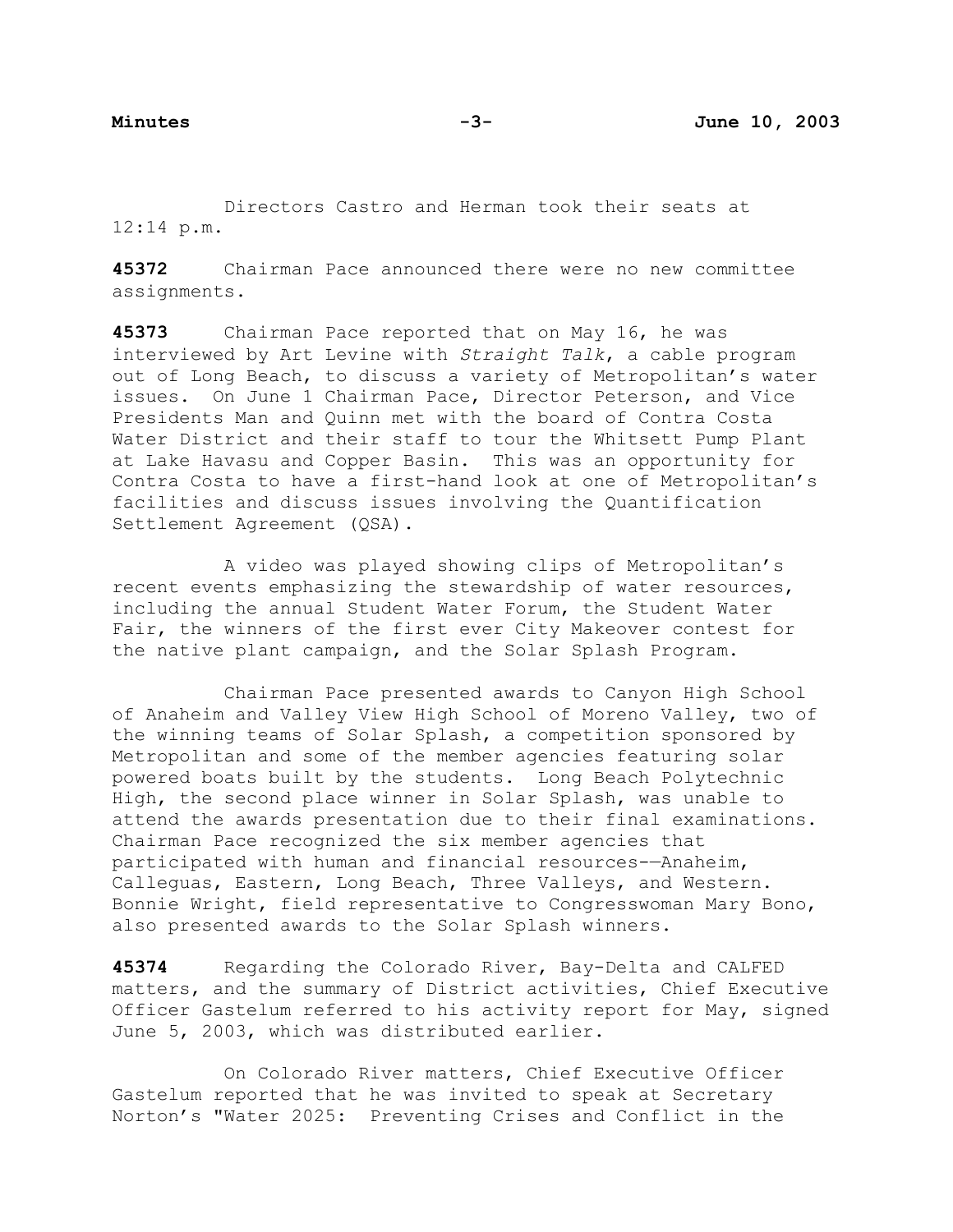West" conference in Denver to kick off the "Water 2025" activities. He cited a report in the *Los Angeles Times* today commending the Secretary on the "Water 2025" initiative and East Bay Municipal Utilities District. The article was not complimentary to Metropolitan. Mr. Gastelum stated he would respond to that article.

At the "Water 2025" conference, Chief Executive Officer Gastelum stated that Metropolitan was recognized for its leadership role in its service area and in the collaborative spirit that is going on in the West in seeking ways to achieve future water supply reliability. There were news articles in the *Albuquerque Journal* touting the various things Metropolitan is doing in urban Southern California that are relevant to others in the West as they move forward in meeting their future water needs. The Secretary and the participants from the West were appreciative of Metropolitan's role in developing innovative solutions. Mr. Gastelum stated a board workshop on the QSA will be held on June 17, and it is an opportunity to hear from the General Counsel and our experts on what are the issues that are being presented in the "417" process about water use in the Imperial Irrigation District.

 Relative to CALFED matters, Chief Executive Officer Gastelum stated that he was invited to participate in a CALFED meeting held last Thursday in Sacramento, where he was requested to speak on "Will the lack of progress on the QSA have an impact on CALFED?" A very vigorous discussion took place at that meeting. In attendance were Richard Katz, representing the Governor's office; Maureen Stapleton from the San Diego County Water Authority; and David Guy from the Northern California Water Association. Steve Hall from ACWA was the moderator. The discussion was very good and provoked a lot of thought and comment. Mr. Gastelum stated that Metropolitan is not impacted and he illustrated how Metropolitan's programs are entirely consistent with CALFED, and that Metropolitan continues to be a very proactive and positive player in the CALFED process. Hearings on CALFED will be held in late June in various parts of the state.

 In response to questions on the Business Outreach Program, Chief Executive Officer Gastelum stated that Metropolitan's Business Outreach Program has been recognized from various business groups and others. Mr. Gastelum called on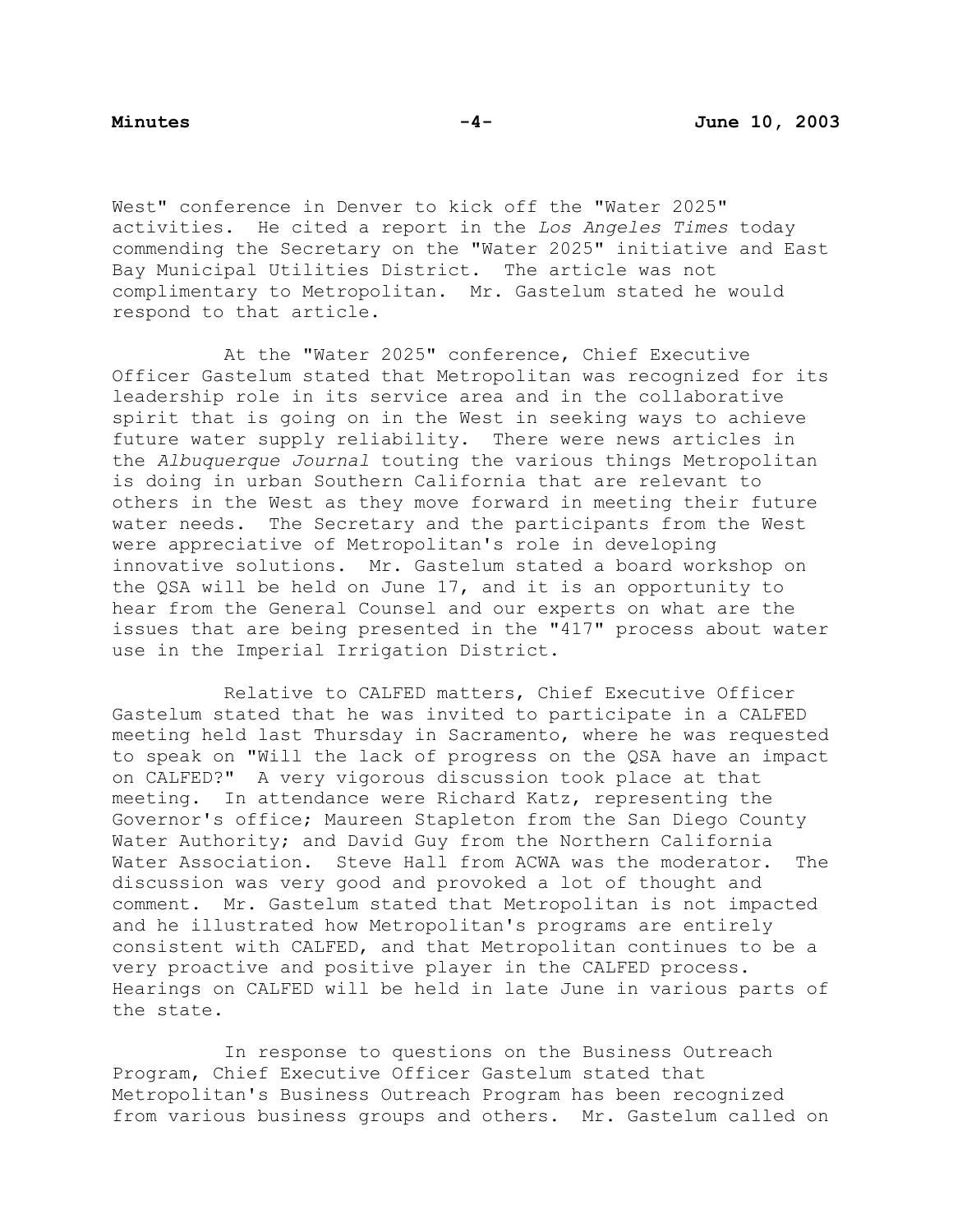Business Outreach Manager Bobbi Becker who gave an update on Metropolitan's Regional/Small Business Program and compared the former program with the current one. Following a question and answer session, staff was requested to submit additional data.

Director Mejia withdrew from the Meeting at 1:17 p.m.

**45375** Water Planning, Quality and Resources Committee Chairman Wright reported the committee discussed the QSA and Salton Sea issues and considered a motion that "The Metropolitan Water District of Southern California staff cooperate with the Salton Sea Authority in their studies and consider the feasibility (as soon as possible), of a desalination component that would be complementary of a long-term quantification settlement agreement. The plan should recognize, however, that the restoration of the Sea apart from the operations of a desalination plant would be a public responsibility to be assumed by the state of California and the federal government."

Committee Chairman Wright stated that the committee unanimously approved this motion. He therefore moved, seconded by Director Morris and carried, that this item be placed on the Consent Calendar.

**45376** Regarding Legal Department activities, General Counsel Kightlinger referred to his activity report for May, dated May 30, 2003, which was distributed earlier.

 In *Imperial Irrigation District v. United States, et al*. lawsuit, General Counsel Kightlinger stated that Metropolitan did its filing in the "417" process, and that about 30(+) individuals and agencies made filings in this process, including the state of California and Coachella Valley Water District. About six member agencies also submitted filings. Copies of Metropolitan's technical filings, or a summary, are available either by e-mail or by hard copy. The deadline for filing was May 29, and an initial determination by the Regional Director of the Bureau of Reclamation on this issue is scheduled for June 23.

 In the *MWD and AWZ v. Hartford Fire Insurance* and *Metropolitan v. Hartford* cases, those have been completely settled at this time and all payments have been made and the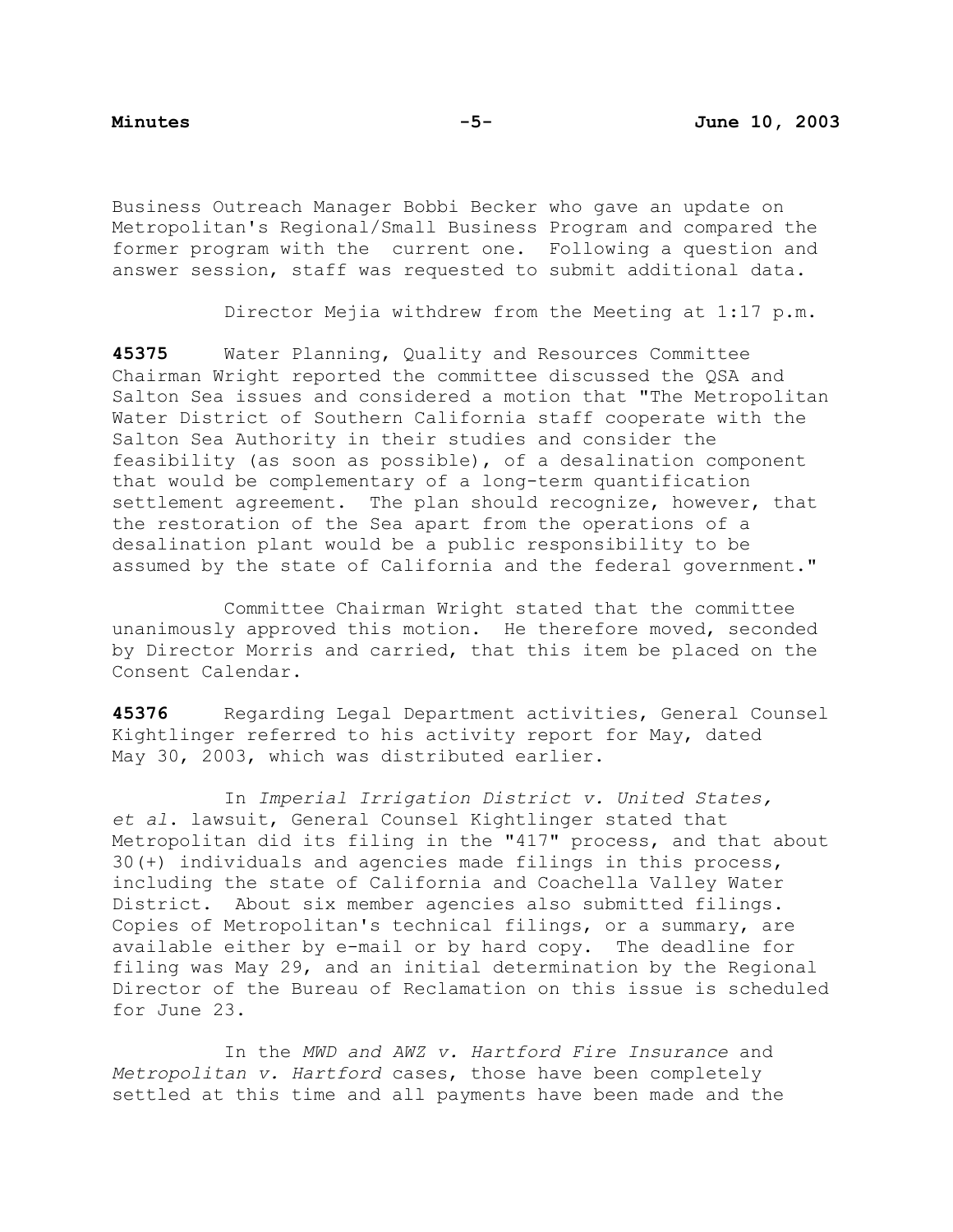lawsuits dismissed. This was a long process to finally reach this point.

Director Mejia returned to the Meeting at 1:20 p.m.

**45377** General Auditor Riss gave a summary report of the Audit Department's activities for the month of May. He stated two traditional reports were issued on Bond Covenant Requirements and Restrictions and Accounts Payable Process and Controls, and both received satisfactory opinions. Mr. Riss stated the recruitment process is still ongoing to fill the four openings in his department.

**45378** Ethics Officer Anderson reported that last month she provided an overview of the ethics policy to some groups of managers both at Headquarters and at the La Verne facility. In response to particular contacts there were one on conflict of interest, one on nepotism, two on the appearance of impropriety, and one on contract prohibitions. Ms. Anderson stated she also has ongoing discussions with the Human Resources training unit regarding implementation of training strategies for the employees upon approval by the subcommittee.

**45379** The reports of the Standing Committees are as follows:

Chairman Pace reported that at the Executive Committee meeting on May 27, the committee approved Agenda Item 8-5. The proposed items for June's Board and committee agenda items were discussed and approved. The committee heard reports from Executive Vice President Ivey on the evaluation process for the Department Heads; Directors Fellow and Coughran on activities of the Ethics Subcommittee and Audit Subcommittee, respectively; and Director Foley on the activities of the Colorado River Board. Chief Executive Officer Gastelum reported on Metropolitan's activities and his participation at a hearing in Washington, D.C., on water infrastructure and the management of water supply and water quality and how the nation is dealing with these issues. The committee reviewed and approved the Chief Executive Officer's business plan for 2003/04. The Water Forum planned with the State Department was rescheduled to July 17, 2003.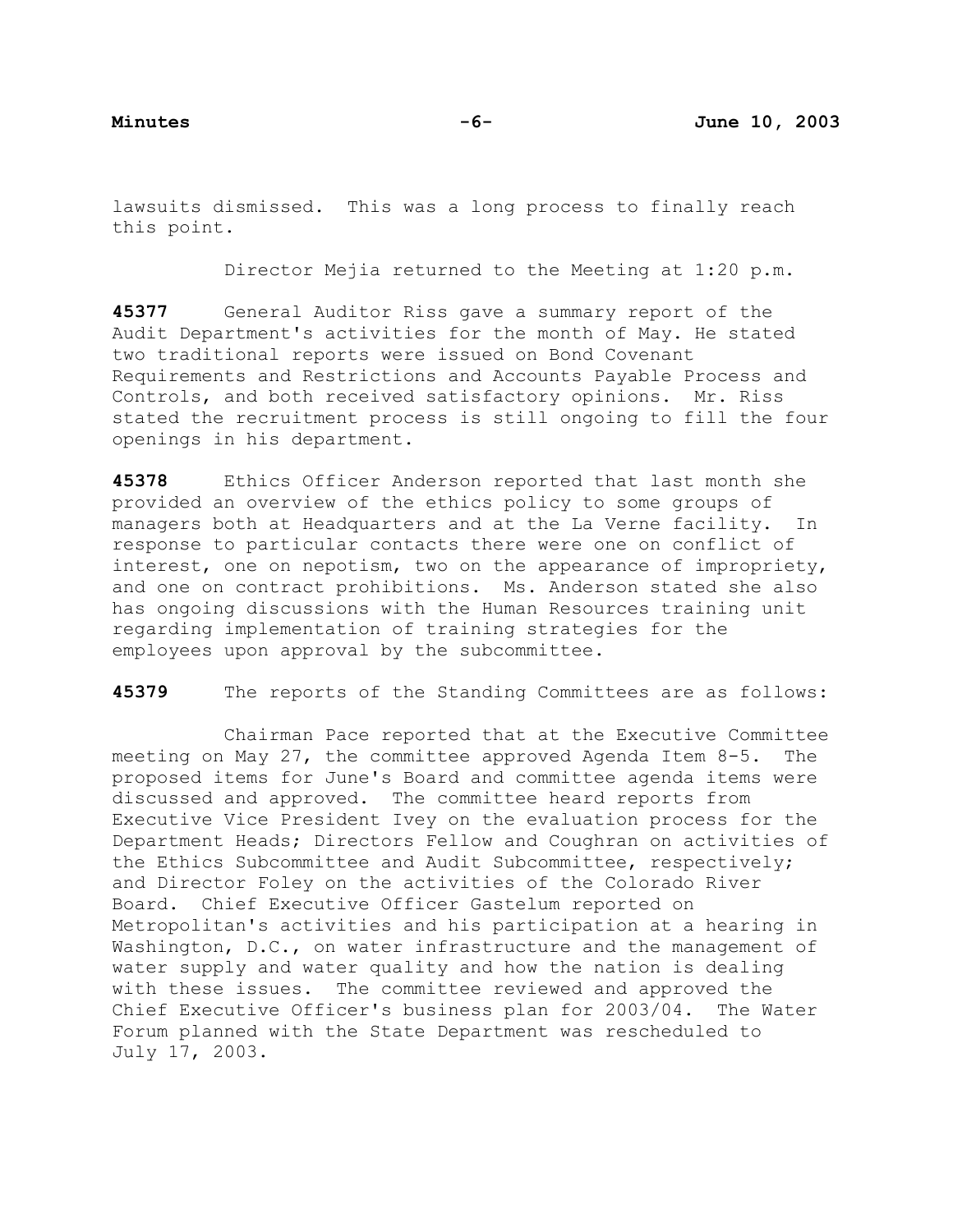Asset, Real Estate and Infrastructure Policy Committee Chair Peterson reported the committee approved Agenda Item 9-5 with an amended motion to add to the Diamond Valley Lake and Lake Skinner rules and regulations that there would be no smoking except in designated smoking areas. He requested that Item 9-5 be placed on the Consent Calendar (subsequently removed from the Consent Calendar). The committee heard reports on the real estate activities, Diamond Valley Lake North Hills Trail Design proposal, and The Center for Water Education. Presentations were given on the draft Diamond Valley Recreation Master Plan and on the status of the East Marina Phase I.

 Budget, Finance and Investment Committee Chairman Castro reported the committee unanimously approved Agenda Items 8-3 and 9-2 and requested that Item 9-2 be placed on the Consent Calendar. The committee also approved Agenda Item 9-1, the annual budget, except for the use of monies over the maximum reserve level for capital expenditures in lieu of issuing additional debt. A separate discussion will take place in August or September, after the books are closed, regarding use of any monies over the maximum reserve target. Committee Chair Castro requested Item 9-1 be placed on the Consent Calendar (subsequently removed from the Consent Calendar). The committee heard a report on the financing structure for The Center for Water Education.

 Communications, Outreach and Legislation Committee Vice Chair Abdo reported the committee approved Agenda Items 8-7 and 9-6 and requested that Item 9-6 be added to the Consent Calendar. The committee heard reports on the legislative activities from Washington and Sacramento; and from Fraser Communications, the advertising firm that provided details on the water conservation program that will target homeowners and large landscape users from August to October, with attentiongetting radio, on-line and print ads, and a presence in garden centers and nurseries.

 Vice Chairman Luddy withdrew from the Meeting at 1:30 p.m.

 Engineering and Operations Committee Chairman De Jesus reported the committee approved Agenda Items 8-1, 8-2, and 9-4. He requested that Item 9-4 be added to the Consent Calendar. The committee heard oral reports on the alternative disinfectant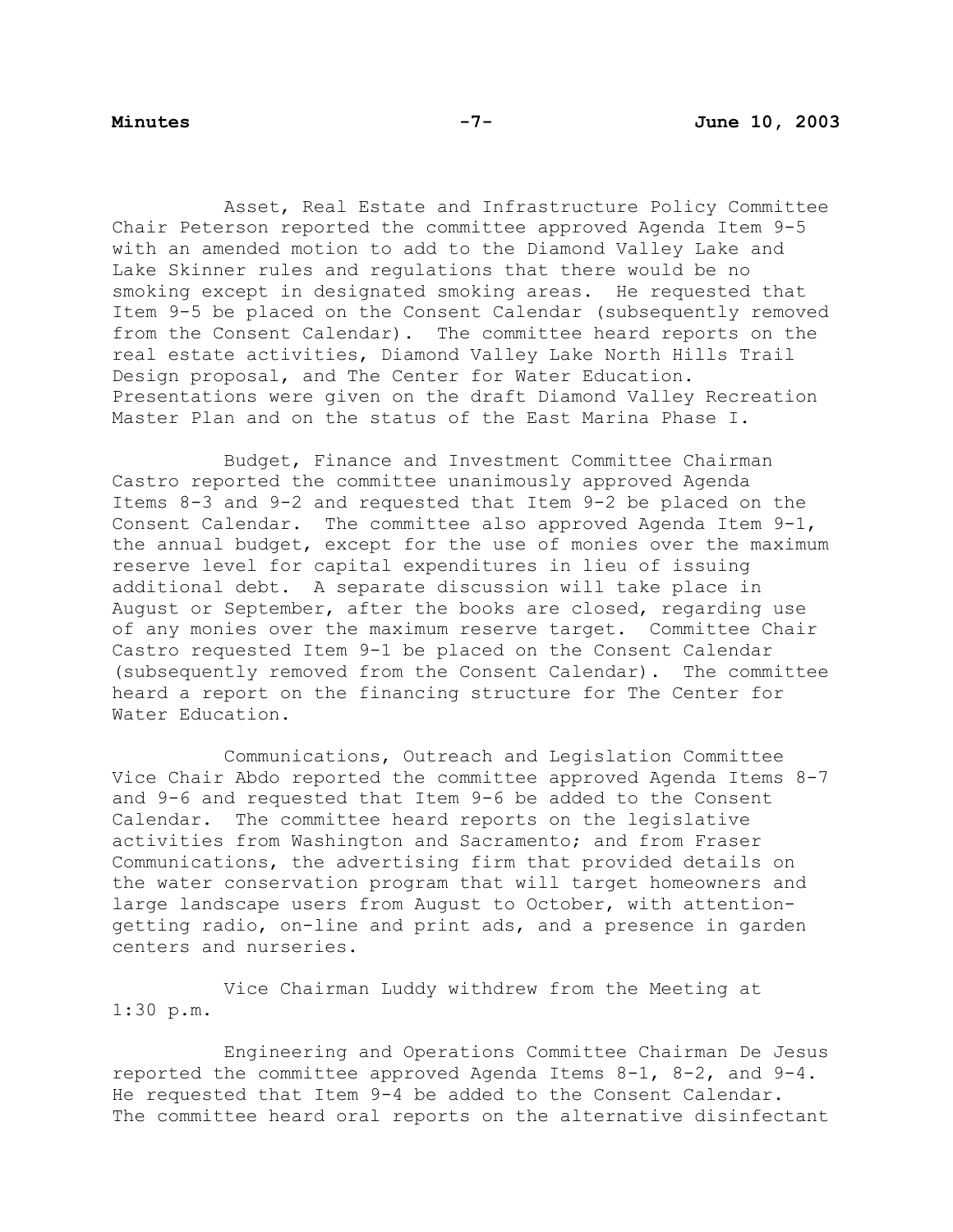evaluation workshop, system operations, and engineering activities. The committee recommended that Metropolitan proceed with ozone at all five treatment plants.

 Legal, Claims and Personnel Committee Chairman Bannister reported the committee approved Agenda Item 8-4 with an amended motion authorizing funds for up to 60 days and up to \$1.5 million for existing contracts, and that staff return with an analytical report for the staff's recommendation for Item 8-4. The committee also approved Agenda Items 9-8 and 9-9, and requested that they be placed on the Consent Calendar. The committee heard an update on Colorado River matters and the *Navajo Nation v. United States Department of the Interior*. In closed session, the committee heard reports on *Imperial Irrigation District v. United States of America, et al*., the ACE contract negotiations, and the General Counsel's annual performance review.

Director Herman withdrew from the Meeting at 1:35 p.m.

 Water Planning, Quality and Resources Committee Chairman Wright reported the committee discussed the QSA and Salton Sea and approved a motion to be taken up at today's Board Meeting. The committee approved Agenda Item 8-6. Reports were given on Bay-Delta and State Water Project matters, zero water use urinals, and an update on water supply.

 Vice Chairman Foley moved, seconded by Director Blake and carried, and the Board approved the Consent Calendar Items, **M.I. 45380** through **M.I. 45392,** as follows:

**45380** Adopted the California Environmental Quality Act (CEQA) determination and (a) appropriated \$335,000 in budgeted Capital Investment Plan (CIP) funds (Appropriation No. 15346, No. 5, from the Construction Funds); and (b) authorized entering into a professional services agreement with Lee & Ro, Inc., for engineering services in an amount not to exceed \$1.15 million, as set forth in the letter signed by the Chief Executive Officer on May 20, 2003.

**45381** Adopted the CEQA determination and (a) appropriated \$135,000 in budgeted CIP funds (Appropriation No. 15371, No. 4, from the Construction Funds); and authorized the Chief Executive Officer to (b) have all work performed in advance of award of a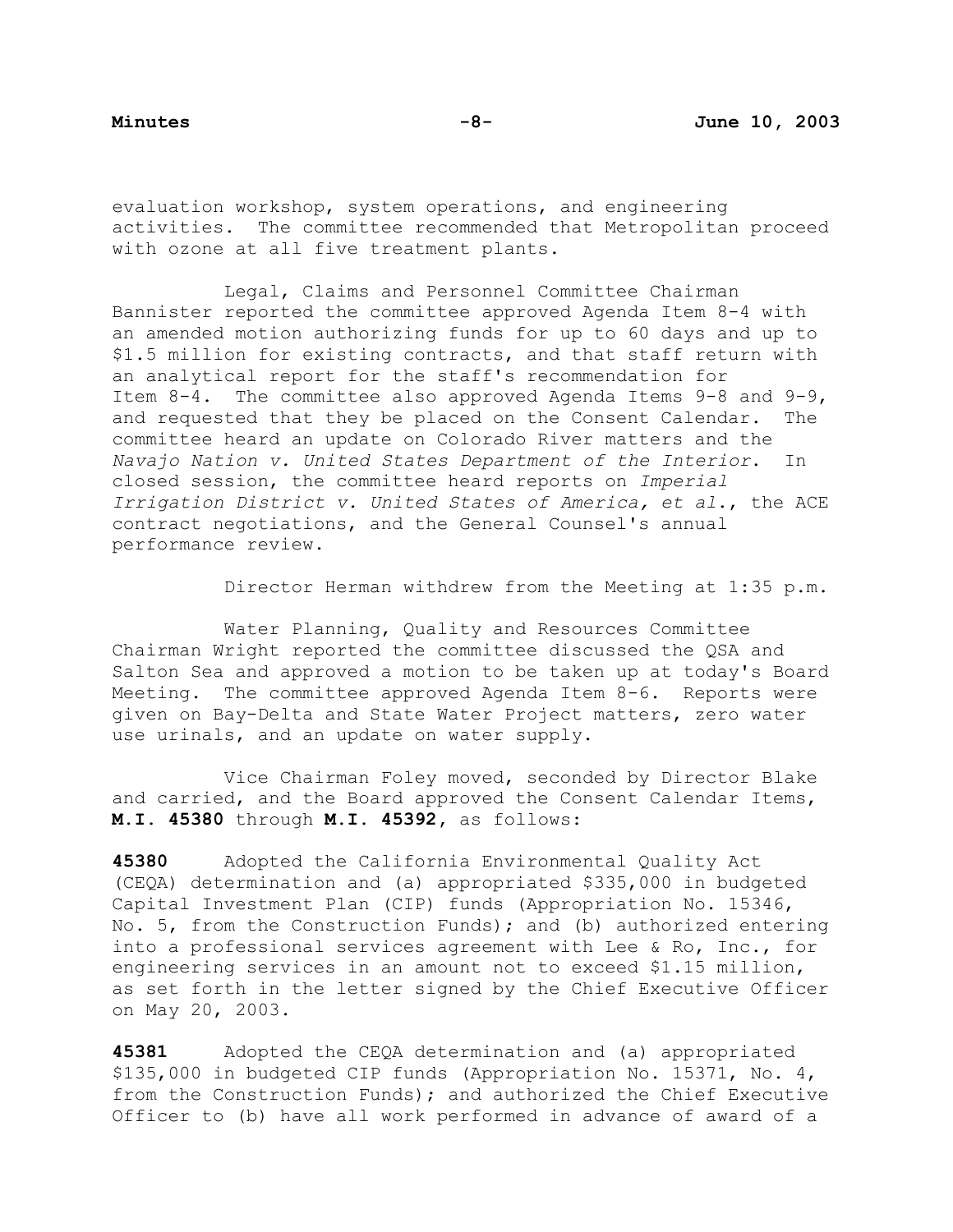competitively bid construction contract for the Jensen Tank Farm Chemical Containment System Upgrade project; and (c) enter into five-year agreements with Carollo Engineers, Camp Dresser & McKee, Inc., Kennedy/Jenks Consultants, Lee & Ro, Inc., and MWH Americas, Inc., for plant engineering services, in amounts not to exceed \$2 million each per year, as set forth in the letter signed by the Chief Executive Officer on May 20, 2003.

 Director Morris requested to be recorded as abstaining.

**45382** Adopted the CEQA determination and (a) approved up to \$1,104,500, as amended by the Board, to renew or replace the expiring insurance coverages; and (b) directed staff to investigate risk finance alternatives during this difficult insurance market cycle, as set forth in the letter signed by the Chief Executive Officer on May 20, 2003.

**45383** Adopted the CEQA determination and amended the staff's recommendation to enter into and amend existing contracts with employment service agencies and professional firms supplying temporary personnel, to authorize funds for up to 60 days, up to \$1.5 million for existing contracts, and that staff return to the committee with an analytical report regarding the staff's recommendation as set forth in the letter signed by the Chief Executive Officer on May 27, 2003.

**45384** Adopted the CEQA determination and (a) **Resolution 8851** granting Eastern Municipal Water District's request for approval of 72<sup>nd</sup> Fringe Area Annexation, concurrently to Metropolitan and Eastern, conditioned upon approval by the Local Agency Formation Commission of Riverside County, and establishing Metropolitan's terms and conditions for this annexation; and (b) **Resolution 8852** to impose water standby charge at a rate of \$6.94 per acre or per parcel of less than one acre within the proposed annexation, as set forth in the letter signed by the Chief Executive Officer on May 20, 2003, said Resolutions entitled: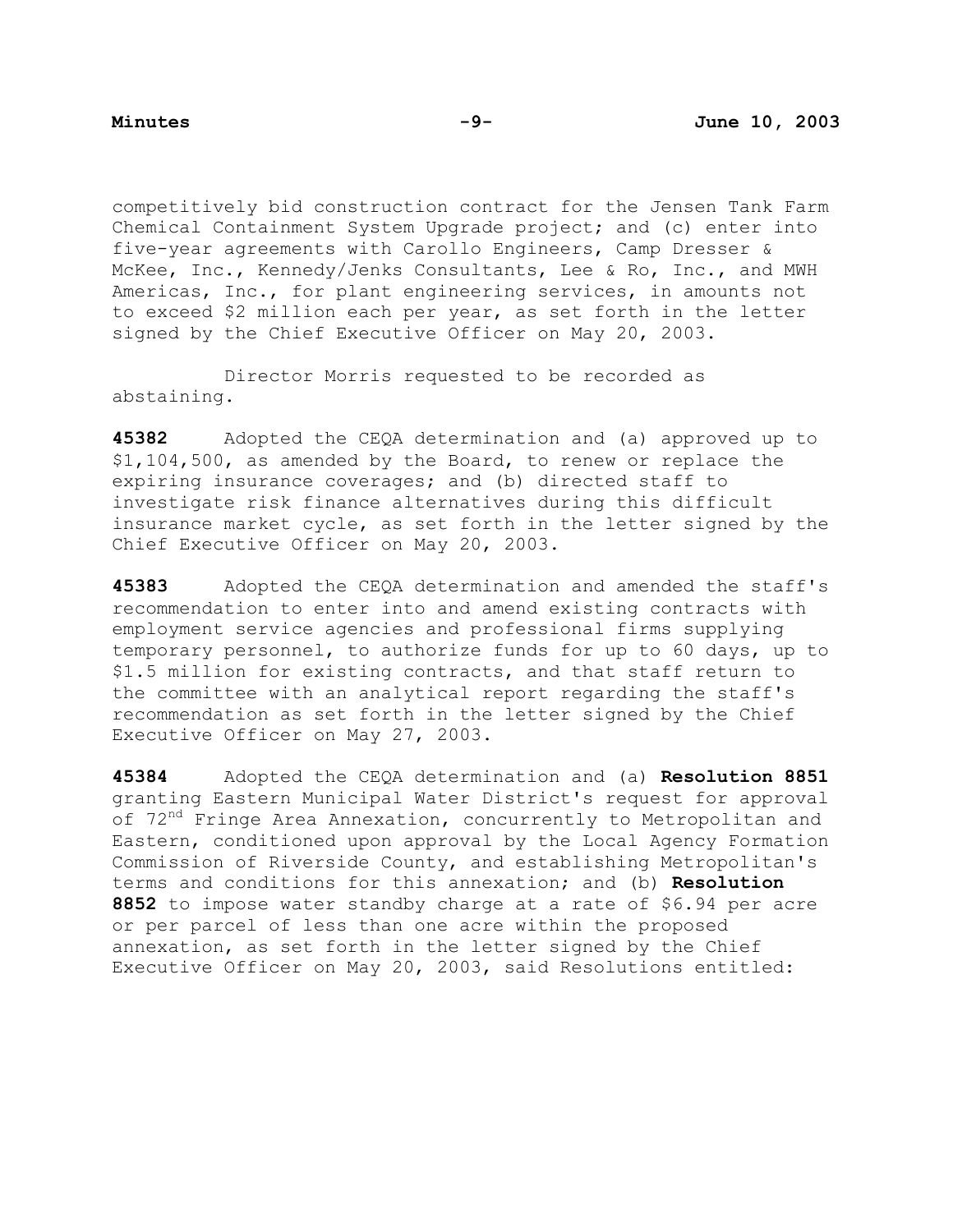- **Resolution 8851 RESOLUTION OF THE BOARD OF DIRECTORS OF THE METROPOLITAN WATER DISTRICT OF SOUTHERN CALIFORNIA CONSENTING TO EASTERN MUNICIPAL WATER DISTRICT'S 72ND FRINGE AREA ANNEXATION AND FIXING THE TERMS AND CONDITIONS OF SAID ANNEXATION TO THE METROPOLITAN WATER DISTRICT OF SOUTHERN CALIFORNIA**
- **Resolution 8852 RESOLUTION OF THE BOARD OF DIRECTORS OF THE METROPOLITAN WATER DISTRICT OF SOUTHERN CALIFORNIA FIXING AND ADOPTING WATER STANDBY CHARGE CONTINGENT UPON EASTERN MUNICIPAL WATER DISTRICT'S 72ND FRINGE AREA ANNEXATION**

 Director Record requested to be recorded as abstaining.

**45385** Adopted the CEQA determination and authorized the Chief Executive Officer to (a) enter into a Wheeling Service Agreement, approved as to form by the General Counsel, between Metropolitan, Fallbrook Public Utility District, and San Diego County Water Authority, consistent with the proposed Wheeling Service Agreement Principles attached to the letter signed by the Chief Executive Officer on May 20, 2003; and (b) amend the existing Lake Skinner Memorandum of Understanding and Agreement, approved as to form by the General Counsel, as described in the foregoing letter.

 Directors Lewis, Parker, and Turner requested to be recorded as abstaining.

**45386** Adopted the CEQA determination and approved funding, not to exceed \$650,000, for the Community Partnering Program for fiscal year 2003/04 for discretionary community activities, as set forth in the letter signed by the Chief Executive Officer on May 23, 2003.

**45387** Approved that The Metropolitan Water District of Southern California staff cooperate with the Salton Sea Authority in their studies and consider the feasibility (as soon as possible), of a desalination component that would be complementary of a long-term Quantification Settlement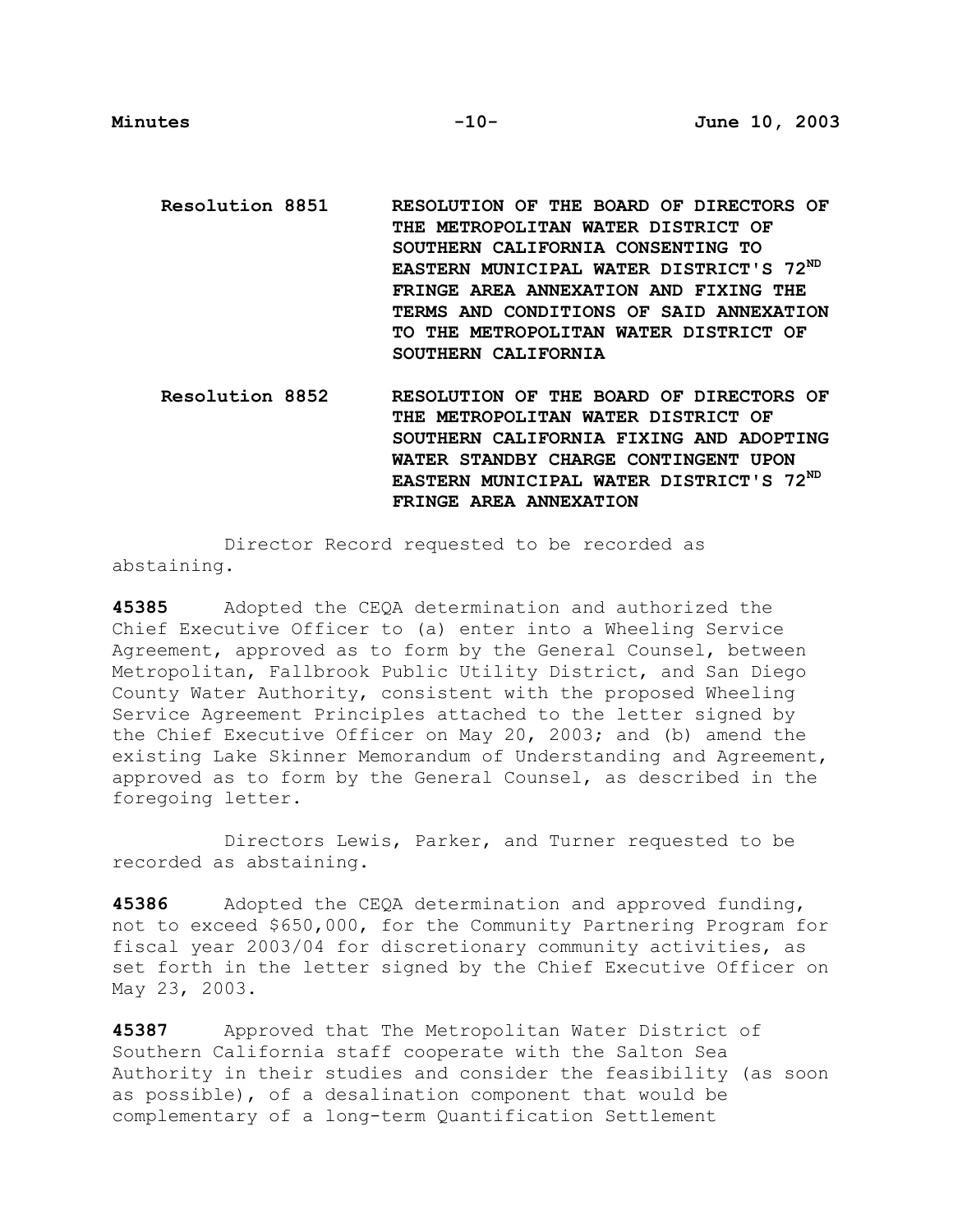Agreement. The plan should recognize, however, that the restoration of the Sea apart from the operations of a desalination plant would be a public responsibility to be assumed by the state of California and the federal government.

 Directors Lewis, Parker, and Turner requested to be recorded as voting no.

**45388** Adopted the CEQA determination and approved (a) the re-delegation of authority to the Treasurer to make investments on behalf of Metropolitan; and (b) the Statement of Investment Policy for 2003/04 as shown in Attachment 1 to the letter signed by the Chief Executive Officer on May 20, 2003.

**45389** Adopted the CEQA determinations for all projects determined herein in the letter signed by the Chief Executive Officer on May 21, 2003, and (a) appropriated \$11.243 million in Appropriation No. 15295, No. 3, to fund security system improvements; and (b) authorized entering into an agreement with Johnson Controls, Inc., to provide design, installation and maintenance for a period of five years for security improvements including alarm, video, and access control at 72 prioritized sites in an amount not to exceed \$9.5 million.

**45390** Adopted the CEQA determination and the policy principles on water infrastructure financing as shown in Attachment 1 to the letter signed by the Chief Executive Officer on May 23, 2003.

 Directors Lewis, Parker, and Turner requested to be recorded as voting no.

**45391** Adopted the CEQA determination and authorized the amendment of the contract with the law firm of Whitfield Russell Associates to increase the maximum compensation payable by \$75,000 to complete testimony and appear at hearing before the Federal Energy Regulation Commission in *California Independent System Operator Corporation*, FERC Docket No. ER00-2019-000, as set forth in the letter signed by the General Counsel on May 16, 2003.

**45392** Adopted the CEQA determination and authorized settlement of *Diamond Valley Recreation Group v. The Metropolitan Water District of Southern California*, Riverside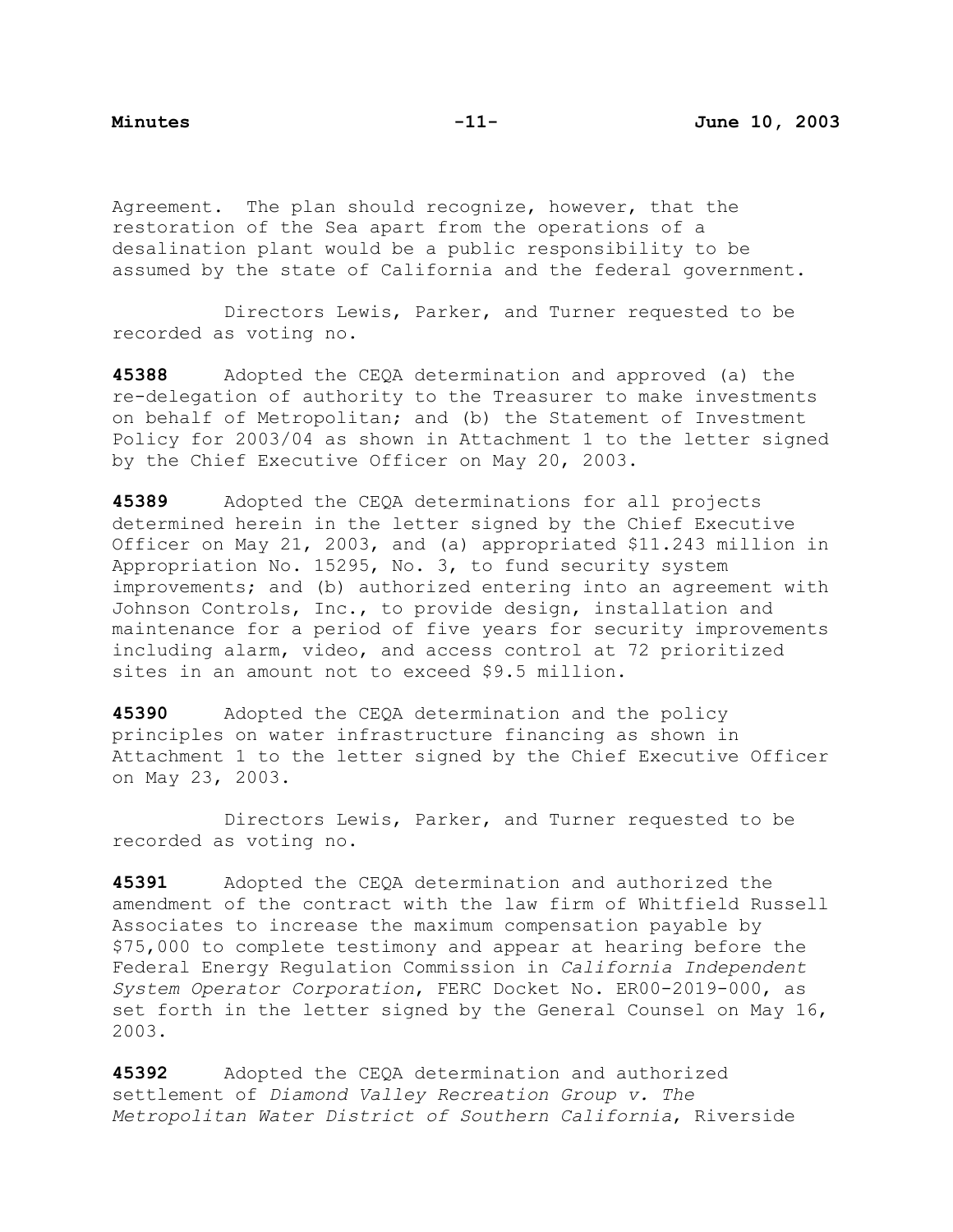Superior Court Case No. RIC 377291, as set forth in the confidential letter signed by the General Counsel on May 20, 2003.

Director Harris requested to be recorded as voting no.

 Director Apodaca withdrew from the Meeting at 1:40 p.m.

**45393** Director Bakall moved, seconded by Director Blake and carried, and the Board adopted the CEQA determination and

a. Approved the 2003/04 Budget, as set forth in the revised letter signed by the Chief Executive Officer on June 4, 2003;

b. Appropriated \$752.8 million for the projected annual cash outlays for Metropolitan O&M and operating equipment, power costs on the Colorado River Aqueduct, State Water Project (SWP) operations, maintenance, power and replacement costs and SWP capital charges; demand management programs including the local resources and conservation credits program; and costs associated with supply programs paid from the Water Transfer Fund;

c. Appropriated as continuing appropriations, \$210.7 million for debt service on Metropolitan general obligation and revenue bonds;

d. Authorized \$22.4 million to be used to cash defease debt as directed by the Board in July 2000;

e. Authorized the use of \$140 million in operating revenues for fund deposits including \$45 million to the Water Transfer Fund and \$95 million to the PAYG Fund; and

f. Authorized the continued use of the Water Transfer Fund to pay for water transfers and sunset any further deposits to the Water Transfer Fund after June 30, 2004.

 Budget, Finance, and Investment Committee Chairman Castro reported the committee had approved the budget, except for the use of monies over the maximum reserve level for capital expenditures in lieu of issuing additional debt; and that a separate discussion will take place in August or September,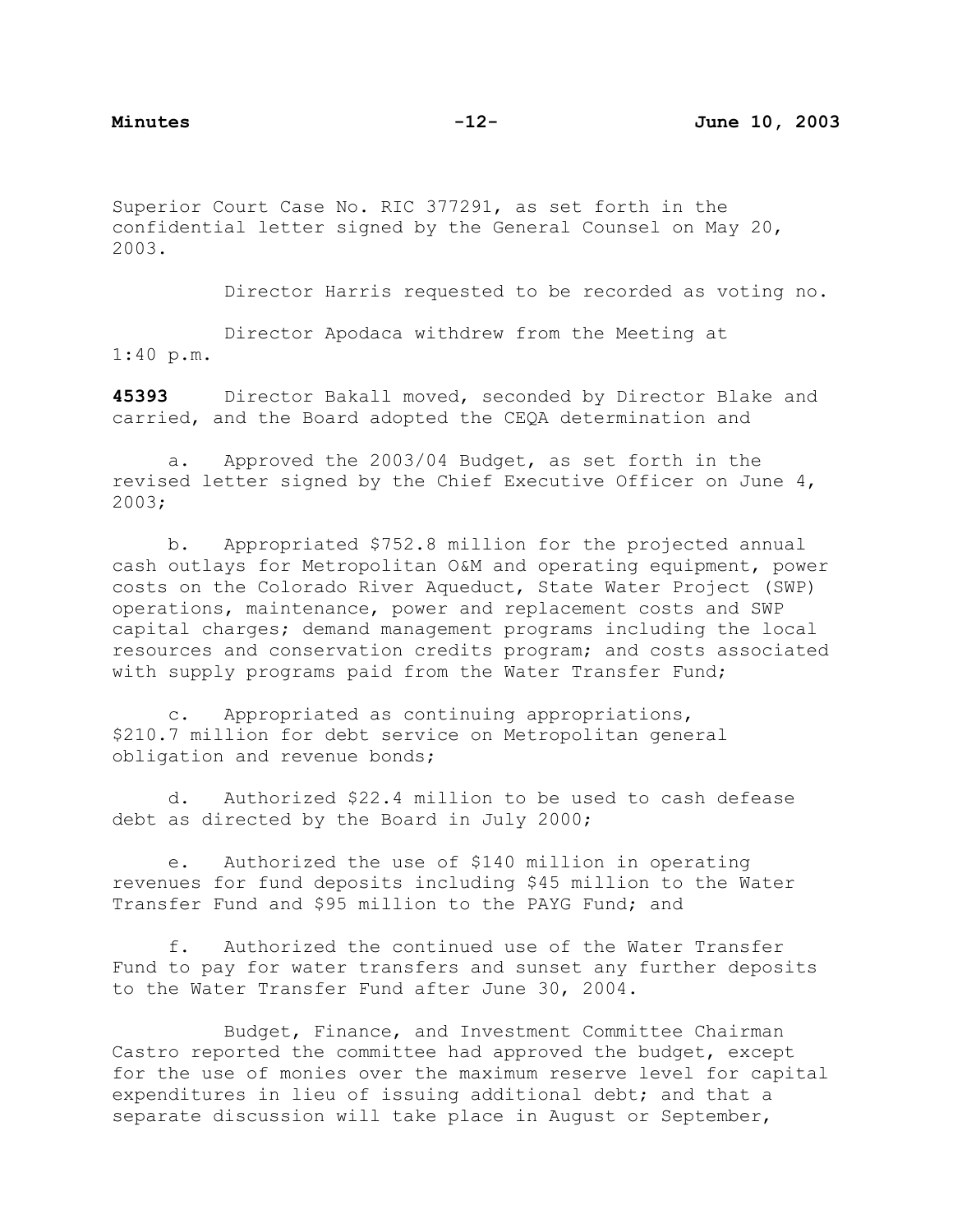after the books are closed, regarding use of any monies over the maximum reserve target.

 Directors Lewis, Parker, and Turner requested to be recorded as voting no.

Director Apodaca returned to the Meeting at 1:44 p.m.

 Directors Lewis and Turner withdrew from the Meeting at 1:44 p.m.

**45394** In reference to the addition of the "no smoking designation" to the rules and regulations at Diamond Valley Lake, Director Bannister stated he could not vote for that item as amended since he did not think it would be enforceable and that it would be extraneous to the operation at Diamond Valley Lake.

 Director Bakall moved, seconded by Vice Chairman Foley and carried, and the Board adopted the CEQA determination and amended the staff's recommendation and (a) approved the Diamond Valley Lake and Lake Skinner Recreation Area Rules and Regulations as set forth in the letter signed by the Chief Executive Officer on May 20, 2003, with no smoking except in designated smoking areas; (b) authorized the Chief Executive Officer to adopt an interim user fee schedule; and (c) directed staff to perform the necessary public notification of the Rules and Regulations in accordance with the applicable portions of the California Health and Safety Code.

 Directors Bannister, Edwards, Harris, and Murray voted to be recorded as voting no.

**45395** The following communication was submitted to the Board for information:

a. Status report for the Inland Feeder Program for activities through April 2003, signed by the Chief Executive Officer on May 20, 2003.